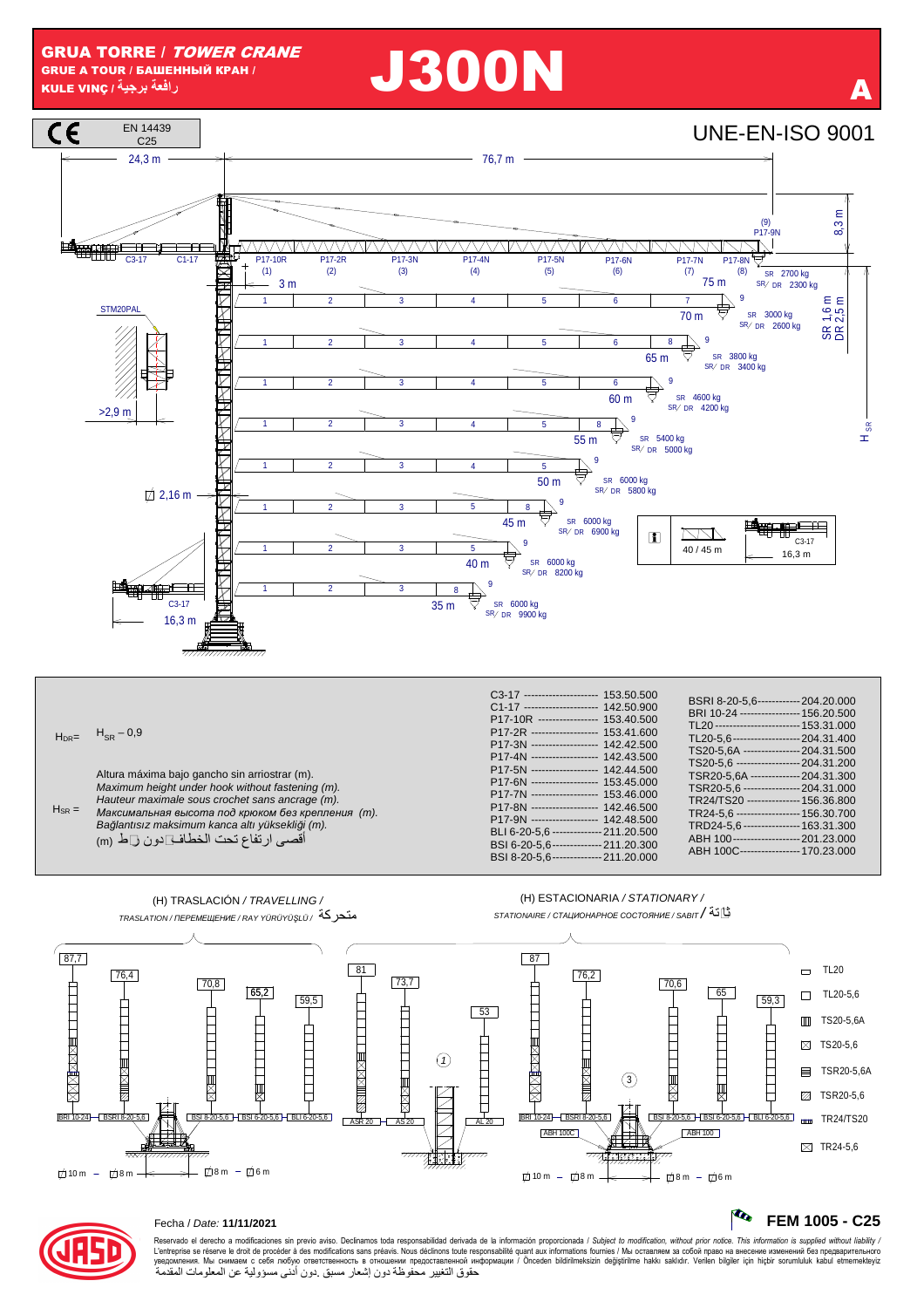| الأحمال/ CARGAS / LOADS / CHARGES / HAFPY3KH / YÜKLER<br><b>J300N.A</b>                                                |                    |                                                                                                                                   |      |      |      |      |      |      |      |      |  |  |
|------------------------------------------------------------------------------------------------------------------------|--------------------|-----------------------------------------------------------------------------------------------------------------------------------|------|------|------|------|------|------|------|------|--|--|
| فہو                                                                                                                    | SR (kg)            | أقصى حمولة/ Cargas máximas / Maximum loads / Charges maximales / Максимальные нагрузки / Maksimum yük<br>SR - 6.000 kg            |      |      |      |      |      |      |      |      |  |  |
| $\sqrt{2}$                                                                                                             | 6000 kg<br>$@$ (m) | Alcance del gancho [m] / Hook reach [m] / Portée du crochet (m) / Радиус действия крюка (m) / Kancanın yüksekliği (m) /<br>الخطاف |      |      |      |      |      |      |      |      |  |  |
| [m]                                                                                                                    |                    | 35                                                                                                                                | 40   | 45   | 50   | 55   | 60   | 65   | 70   | 75   |  |  |
| 75 m                                                                                                                   | 38,06              | 6000                                                                                                                              | 5675 | 4965 | 4400 | 3935 | 3550 | 3225 | 2945 | 2700 |  |  |
| 70 m                                                                                                                   | 38,66              | 6000                                                                                                                              | 5775 | 5055 | 4480 | 4010 | 3615 | 3285 | 3000 |      |  |  |
| 65 m                                                                                                                   | 43,66              | 6000                                                                                                                              | 6000 | 5800 | 5150 | 4620 | 4175 | 3800 |      |      |  |  |
| 60 m                                                                                                                   | 47,46              | 6000                                                                                                                              | 6000 | 6000 | 5660 | 5080 | 4600 |      |      |      |  |  |
| 55 <sub>m</sub>                                                                                                        | 50,07              | 6000                                                                                                                              | 6000 | 6000 | 6000 | 5400 |      |      |      |      |  |  |
| 50 m                                                                                                                   | 50,0               | 6000                                                                                                                              | 6000 | 6000 | 6000 |      |      |      |      |      |  |  |
| 45 m                                                                                                                   | 45,0               | 6000                                                                                                                              | 6000 | 6000 |      |      |      |      |      |      |  |  |
| 40 m                                                                                                                   | 40,0               | 6000                                                                                                                              | 6000 |      |      |      |      |      |      |      |  |  |
| 35 <sub>m</sub>                                                                                                        | 35,0               | 6000                                                                                                                              |      |      |      |      |      |      |      |      |  |  |
| اقصي حمولة/ Cargas máximas / <i>Maximum loads / Charges maximales / Максимальные нагрузки / Maksimum yük</i><br>1/1111 |                    |                                                                                                                                   |      |      |      |      |      |      |      |      |  |  |

| b d.       | ourgao maximao / maximam ioado / Onargoo maximaroo / maxoamanon idiopyoka / makoimam yak / -J - G<br>प्री<br>SR / DR (kg)<br>SR / DR - 6000 / 12000 kg |                                                                                                                                       |       |       |      |              |      |      |      |      |      |      |      |
|------------|--------------------------------------------------------------------------------------------------------------------------------------------------------|---------------------------------------------------------------------------------------------------------------------------------------|-------|-------|------|--------------|------|------|------|------|------|------|------|
| $\sqrt{2}$ | 6000<br>/12000 kg                                                                                                                                      | Alcance del gancho [m] / Hook reach [m] / Portée du crochet (m) / Радиус действия крюка (m) / Kancanın yüksekliği (m) /<br>مدى الخطاف |       |       |      |              |      |      |      |      |      |      |      |
| [m]        | $@$ (m)                                                                                                                                                | 20                                                                                                                                    | 25    | 30    | 35   | 40           | 45   | 50   | 55   | 60   | 65   | 70   | 75   |
| 75 m       | 36,46                                                                                                                                                  | 6000                                                                                                                                  | 6000  | 6000  | 6000 | 5365         | 4635 | 4050 | 3575 | 3175 | 2840 | 2550 | 2300 |
|            | 19,89                                                                                                                                                  | 11925                                                                                                                                 | 9300  | 7550  | 6300 |              |      |      |      |      |      |      |      |
| 70 m       | 36,94                                                                                                                                                  | 6000                                                                                                                                  | 6000  | 6000  | 6000 | 5450<br>4710 |      | 4120 | 3635 | 3235 | 2890 | 2600 |      |
|            | 20,15                                                                                                                                                  | 12000                                                                                                                                 | 9440  | 7665  | 6400 |              |      |      |      |      |      |      |      |
| 65 m       | 41,53                                                                                                                                                  | 6000                                                                                                                                  | 6000  | 6000  | 6000 | 6000         | 5445 | 4780 | 4235 | 3785 | 3400 |      |      |
|            | 22,65                                                                                                                                                  | 12000                                                                                                                                 | 10760 | 8765  | 7345 | 6275         |      |      |      |      |      |      |      |
| 60 m       | 45                                                                                                                                                     | 6000                                                                                                                                  | 6000  | 6000  | 6000 | 6000         | 6000 | 5280 | 4690 | 4200 |      |      |      |
|            | 24,55                                                                                                                                                  | 12000                                                                                                                                 | 11760 | 9600  | 8055 | 6900         |      |      |      |      |      |      |      |
| 55 m       | 47,36                                                                                                                                                  | 6000                                                                                                                                  | 6000  | 6000  | 6000 | 6000         | 6000 | 5620 | 5000 |      |      |      |      |
|            | 25,83                                                                                                                                                  | 12000                                                                                                                                 | 12000 | 10165 | 8545 | 7325         | 6380 |      |      |      |      |      |      |
| 50 m       | 48,61                                                                                                                                                  | 6000                                                                                                                                  | 6000  | 6000  | 6000 | 6000         | 6000 | 5800 |      |      |      |      |      |
|            | 26,52                                                                                                                                                  | 12000                                                                                                                                 | 12000 | 10465 | 8800 | 7550         | 6580 |      |      |      |      |      |      |
| 45 m       | 45,0                                                                                                                                                   | 6000                                                                                                                                  | 6000  | 6000  | 6000 | 6000         | 6000 |      |      |      |      |      |      |
|            | 27,61                                                                                                                                                  | 12000                                                                                                                                 | 12000 | 10950 | 9215 | 7915         | 6900 |      |      |      |      |      |      |
| 40 m       | 40,0                                                                                                                                                   | 6000                                                                                                                                  | 6000  | 6000  | 6000 | 6000         |      |      |      |      |      |      |      |
|            | 28,48                                                                                                                                                  | 12000                                                                                                                                 | 12000 | 11335 | 9545 | 8200         |      |      |      |      |      |      |      |
| 35 m       | 35,0                                                                                                                                                   | 6000                                                                                                                                  | 6000  | 6000  | 6000 |              |      |      |      |      |      |      |      |
|            | 29,43                                                                                                                                                  | 12000                                                                                                                                 | 12000 | 11750 | 9900 |              |      |      |      |      |      |      |      |

CARACTERISTICAS DE MECANISMOS / MECHANISMS FEATURES / CARACTÉRISTIQUES DES UARAC I ERISTICAS DE MECANISMOS / *MECHANISMS PEATORES* / CARACTERISTIQUES DES<br>
MÉCANISMES / ХАРАКТЕРИСТИКИ МЕХАНИЗМОВ / МЕКАNÍZMALARIN ÖZELLÍKLERÍ / الخصائص الإلية / الخصائص الخصائص / anti<br>
"<sub>ten option</sub> | | | | | | | | \*opcional Ф \*optional ⊄⇔ \*en option \**опция* **TG2020VF EC100120VF \* EC150165VF OG2207VF TC7105VF TH2006**  \*opsiyonel **5,5 kW 73,5 kW 110 kW 2x7,3 kW 3x5,5 kW 15 kW**  اختيار ي  $6<sub>t</sub>$ t t 6 <u>b d</u> 0...105 6 0...0,8 5 3 6 3 6 m/min 5 t 0...20 0,6 r/min 4 4 m/min m/min m/min 0..120 0..60  $0.165$   $0.082$ sl/min  $12<sub>t</sub>$ 3 3 ⊏ ₣  $0...52$  $100$  $60 80$  $\frac{1}{100}$  120 80 140 160 m/min. m/min m/min  $J_{\rm H}$ łg t t 12 12 6 12 10 10 6 12 **PTOTAL ( EC100120VF+ OG2207VF + TC7105VF) = 95,4 kW** t 8 m/min 8 **<sup>P</sup>TOTAL(EC150165VF+ OG2207VF + TC7105VF) = 132 kW** 400V 50Hz 0..60 0..30  $0...82$   $0...41$ 6 1 6 40 50 60 70 30 40 50 60 m/min. m/min **NYVYVWW** SR 364 m  $DR$  182 m kg SR 364 m  $H \leq$ H  $\overline{H}$ 



# Fecha / Date: **11/11/2021 FEM 1005 - C25**

Reservado el derecho a modificaciones sin previo aviso. Declinamos toda responsabilidad derivada de la información proporcionada / Subject to *modification, without prior notice. This information is supplied without liab*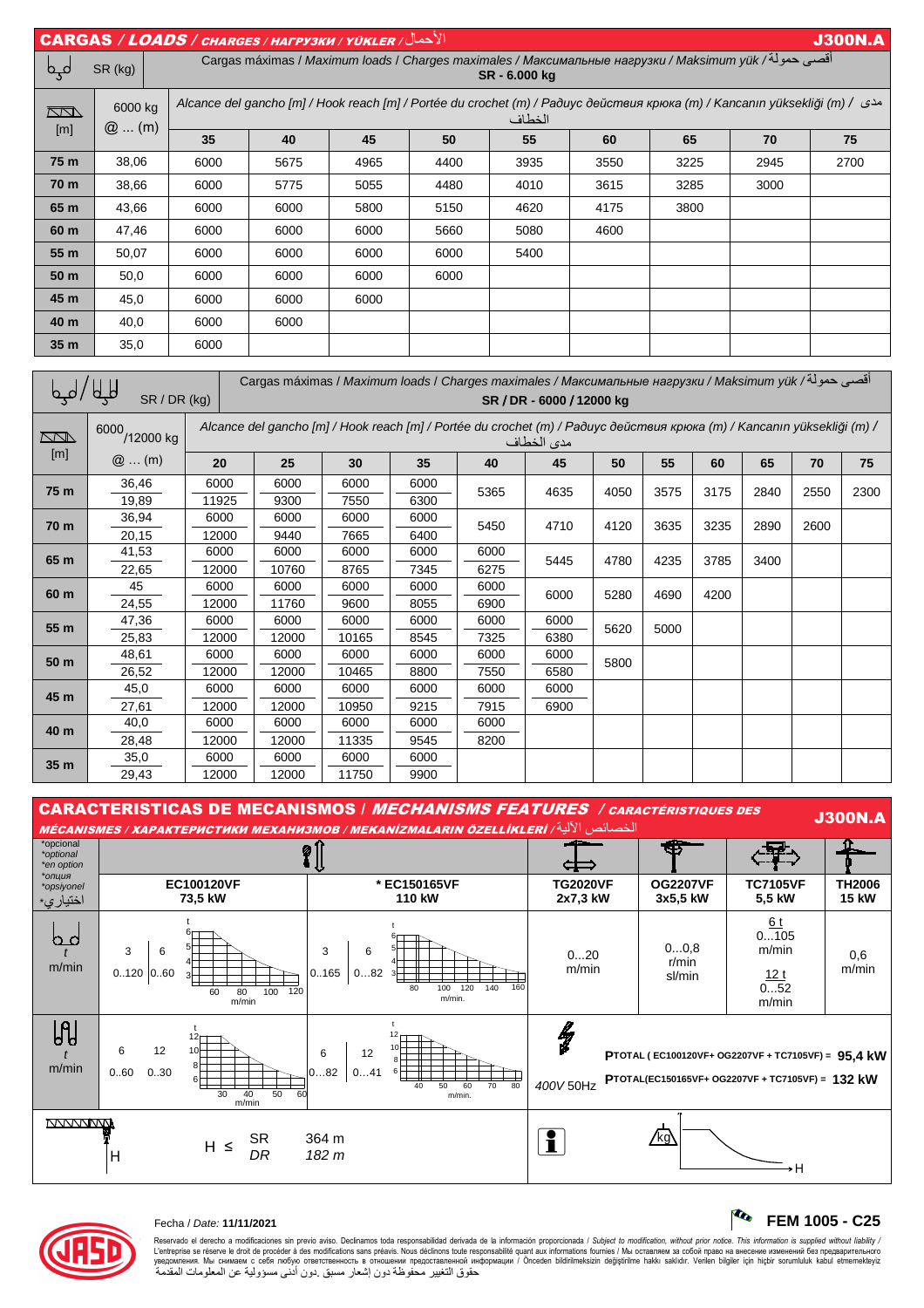|                                                                                                                                                                                                                                                                                                                                                           |                          | قائمة التحميل/ LISTA DE EMBARQUE <i>/ PACKING LIST / LISTE DE COLISAGE / CПИСОК ПОСТАВКИ / ÇEKİ LISTESİ</i>    |                |                |                | <b>J300N.A</b> |
|-----------------------------------------------------------------------------------------------------------------------------------------------------------------------------------------------------------------------------------------------------------------------------------------------------------------------------------------------------------|--------------------------|----------------------------------------------------------------------------------------------------------------|----------------|----------------|----------------|----------------|
| DENOMINACIÓN / DENOMINATION / DÉSIGNATION / HA3BAHUE / AÇIKLAMA /سم/                                                                                                                                                                                                                                                                                      |                          |                                                                                                                | L[m]           | A[m]           | H[m]           | $P / W$ [kg]   |
| Torre inferior / Lower tower /                                                                                                                                                                                                                                                                                                                            | TLI20-5,6                |                                                                                                                | 5,886          | 2,306          | 2,357          | 4235           |
| Tour inférieure / Нижняя                                                                                                                                                                                                                                                                                                                                  | TSI20-5,6                |                                                                                                                | 5,966          | 2,328          | 2,390          | 5390           |
| البرج السفلي / башня Alt kule                                                                                                                                                                                                                                                                                                                             | TSRI20-5,6<br>TRID24-5,6 |                                                                                                                | 5,990          | 2,257          | 2,257          | 6562           |
|                                                                                                                                                                                                                                                                                                                                                           | <b>TL20</b>              |                                                                                                                | 5,990<br>4,175 | 3,202<br>2,201 | 3,202<br>2,281 | 8400<br>2095   |
|                                                                                                                                                                                                                                                                                                                                                           | TL20-5,6                 |                                                                                                                | 5,886          | 2,306          | 2,357          | 2910           |
|                                                                                                                                                                                                                                                                                                                                                           | TS20-5,6A                |                                                                                                                | 5,978          | 2,381          | 2,331          | 3530           |
| Torre / Tower / Tour                                                                                                                                                                                                                                                                                                                                      | TS20-5,6                 |                                                                                                                | 5,966          | 2,328          | 2,390          | 3550           |
| Faшня / Kule / جر ج                                                                                                                                                                                                                                                                                                                                       | <b>TSR20-5,6A</b>        |                                                                                                                | 5,926          | 2,388          | 2,325          | 4170           |
|                                                                                                                                                                                                                                                                                                                                                           | TSR20-5,6                |                                                                                                                | 5,990          | 2,257          | 2,257          | 4210           |
|                                                                                                                                                                                                                                                                                                                                                           | TR24-5,6                 |                                                                                                                | 5,990          | 2,760          | 2,835          | 4760           |
|                                                                                                                                                                                                                                                                                                                                                           | TRD24-5,6                |                                                                                                                | 5,977          | 2,740          | 2,285          | 5280           |
| Torre asiento pista + base punta de torre + orientación<br>Slewing table + tower head base + slewing mechanism<br>Tour pivot + base du porte-flèche + mécanisme d'orientation<br>Сиденье площадки + основание верхней секции башни + поворотный механизм<br>Göbek +kule kafa bölümü tabanı+mekanizma<br>برج وحدة الدوارن + قاعدة رأس البرج + ألية الدوران |                          |                                                                                                                | 5,08           | 2,53           | 2,27           | 7390           |
| Punta de torre / Tower head / Porte-flèche / верхняя секция башни /<br>رأس البرج / kulenin kafa bölümü                                                                                                                                                                                                                                                    |                          |                                                                                                                | 8,19           | 1,41           | 1,82           | 2820           |
| Conjunto asiento pista, punta de torre, orientación<br>Slewing table assembl +, tower head + slewing<br>Groupe pivot + porte-flèche + mécanisme d'orientation<br>Сиденье площадки + верхняя секция башни + поворотный механизм<br>Göbek +kulenin kafa bölümü+mekanizma<br>مجموعة وحدة الدوارن + رأس البرج +  ألية الدوران                                 |                          |                                                                                                                | 12,15          | 3,05           | 2,48           | 10750          |
|                                                                                                                                                                                                                                                                                                                                                           | $P17-10R(1)$             |                                                                                                                | 8,81           | 1,68           | 1,99           | 1740           |
| Tramo de pluma                                                                                                                                                                                                                                                                                                                                            | P17-2R (2)               |                                                                                                                | 10,19          | 1,60           | 2,03           | 2050           |
| Jib section                                                                                                                                                                                                                                                                                                                                               | P17-3N (3)               |                                                                                                                | 10,19          | 1,60           | 2,04           | 1970           |
| Troncon de flèche                                                                                                                                                                                                                                                                                                                                         | P17-4N (4)               | what the top that the top that the top that the top that the top the top the top the top the top the top the t | 10,19          | 1,60           | 1,89           | 1680           |
| Секция стрелы                                                                                                                                                                                                                                                                                                                                             | P17-5N (5)               |                                                                                                                | 10,19          | 1,60           | 1,99           | 1530           |
| Bom bölümü                                                                                                                                                                                                                                                                                                                                                | P17-6N (6)               |                                                                                                                | 10,19<br>10,19 | 1,60           | 1,99           | 1450           |
| أجزاء الذراع                                                                                                                                                                                                                                                                                                                                              | P17-7N (7)<br>P17-8N (8) |                                                                                                                | 5,30           | 1,60<br>1,60   | 1,89<br>1,89   | 1165<br>745    |
|                                                                                                                                                                                                                                                                                                                                                           | P17-9N (9)               |                                                                                                                | 2,16           | 1,60           | 2,20           | 420            |
|                                                                                                                                                                                                                                                                                                                                                           |                          | $\overline{\text{SR}}$<br>$\overline{A}$                                                                       | 1,08           | 0,32           | 0,93           | 295            |
| Polipasto / Hook assembly / Palan / Полиспаст / Kanca takımı / بكرة                                                                                                                                                                                                                                                                                       |                          | DR                                                                                                             | 1,20           | 0,38           | 1,99           | 580            |
| Tirante sostén pluma / Jib support tie / Tirant de fleche /<br>Растяжка поддержки стрелы / Kol destek bağları / المشد دعامة الذراع                                                                                                                                                                                                                        |                          | Long<br><b>Short</b>                                                                                           | 4,97<br>6,02   | 0,40<br>0,22   | 0,74<br>0,71   | 1605<br>870    |
| Carro / Trolley / Chariot / Грузовая тележка / Şaryo / عربة                                                                                                                                                                                                                                                                                               |                          | <b>SR</b><br><b>DR</b>                                                                                         | 1,78<br>1,92   | 2,33<br>2,34   | 3,02<br>3,02   | 400<br>580     |
|                                                                                                                                                                                                                                                                                                                                                           |                          |                                                                                                                |                |                |                |                |
| Contrapluma con plataformas / Counterjib with platforms<br>Contre-flèche avec plateformes / Противовесная консоль с платформами /<br>الذراع المقابل مع المنصة/ Platformlu kuyruk                                                                                                                                                                          |                          |                                                                                                                | 12,10          | 2,76           | 0,62           | 3085           |
| Prolongación contrapluma con plataforma / Counterjib extension with platform<br>Prolongement contre-flèche avec plateforme / Удлинение противовесной консоли<br>امتداد الذراع المعاكس مع الممرات/ C платформой / Kuyruk platformla uzatılması /                                                                                                           |                          |                                                                                                                | 8,30           | 1,91           | 0,58           | 1925           |
| Plataforma y cabina / Platform and cabin / Plateforme et cabine<br>платформа и кабина / Platform ve kabin / منصة وكابينة                                                                                                                                                                                                                                  |                          |                                                                                                                | 3,760          | 2,050          | 2,400          | 1280           |
| Soporte y elevación (sin cable) / Support and hoisting (without<br>rope) / Support et levage (sans câble) / Опора и подъем (без<br>rnpoca) / Destek ve vinc kulesi (kablosuz) / (بدون كابل) / mpoca)                                                                                                                                                      |                          | EC 100120 VF<br>EC 150165 VF                                                                                   | 3,2<br>3,2     | 2,3<br>2,3     | 2,2<br>2,2     | 3900<br>3900   |
| Transporte torre de montaje/ Jacking cage transport / Transport<br>de tour de montage / Транспортировка монтажной башни /<br>Kaldırma kafesinin taşınması / انقل برج التركيب                                                                                                                                                                              |                          | TM20L-5,6<br>H                                                                                                 | 9.550          | 2.070          | 2.520          | 5.690          |

| نْقُل/ LASTRES INFERIORES   LOWER BALLASTS /LESTS INFÉRIEURS / НИЖНИЙ БАЛЛАСТ / ALT AĞIRLIK TAŞLARI |      |      |      |      |     | <b>J300N.A</b> |  |
|-----------------------------------------------------------------------------------------------------|------|------|------|------|-----|----------------|--|
| <b>BRI 10-24</b>                                                                                    | H(m) | 67   |      | 78,2 |     | 87,7           |  |
|                                                                                                     | P(t) | 60   |      | 72   |     | 96             |  |
| <b>BSRI 8-20-5.6</b>                                                                                | H(m) | 54   |      | 65,2 |     | 76,4           |  |
|                                                                                                     | P(t) | 60   | 72   |      | 120 |                |  |
| <b>BSI 8-20-5.6</b>                                                                                 | H(m) | 54   | 59,6 |      |     | 70,8           |  |
|                                                                                                     | P(t) | 60   | 72   |      |     | 96             |  |
| <b>BSI 6-20-5.6</b>                                                                                 | H(m) | 31,6 | 42,8 | 59,6 |     | 65,2           |  |
|                                                                                                     | P(t) | 60   | 72   | 96   |     | 120            |  |
| <b>BLI 6-20-5.6</b>                                                                                 | H(m) | 31,5 |      | 42,7 |     | 59,5           |  |
|                                                                                                     | P(t) | 60   |      | 72   |     | 96             |  |

H: Altura bajo gancho / Height under hook / Hauteur maximale sous crochet *Высота под крюком* / Kanca altı yüksekli*ğ*i / الخطاف أسفل الارتفاع Para alturas intermedias tomar el lastre correspondiente a la altura superior / For intermediate heights take the ballast corresponding to the higher height / Pour les hauteurs intermédiaires, opter pour le<br>lest correspon للارتفاعات البينية يرجى استخدام الثقل العائد للارتفاع الأعلى / .alınız a*ğ*irli*ğ*i gelen kar*ş*ılık



Reservado el derecho a modificaciones sin previo aviso. Declinamos toda responsabilidad derivada de la información proporcionada / Subject to *modification, without prior notice. This information is supplied without liab*